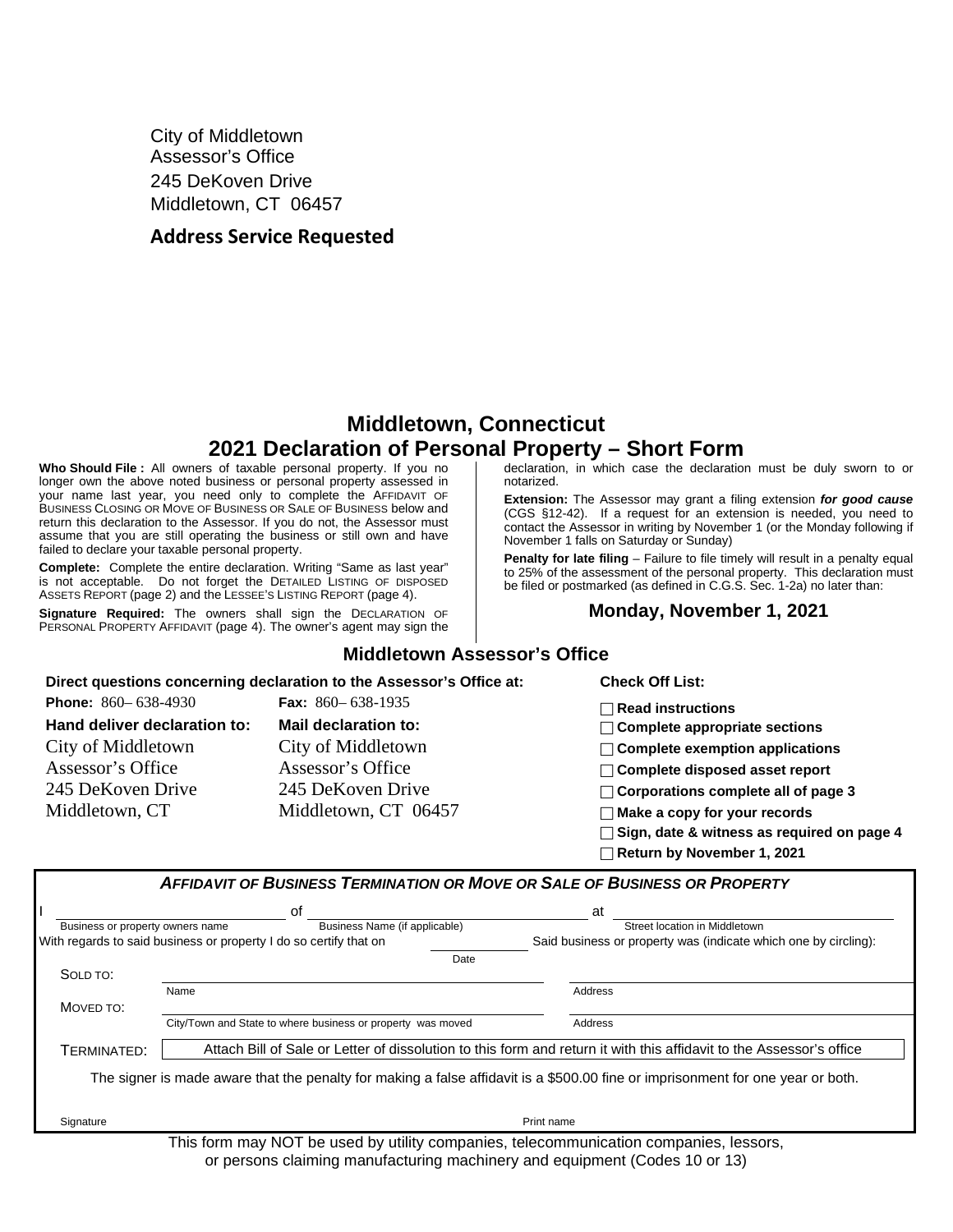#### **2021 PERSONAL PROPERTY DECLARATION – SHORT FORM Commercial and financial information is not open to public inspection.**

**TAXABLE PROPERTY INFORMATION** Give actual acquisition costs including any additional I AXABLE PROPERTY INFORMATION Give actual acquisition costs including any additional copy AND ATTACH ADDITIONAL SHEETS IF NEEDED charges for transportation and installation by year for each type of property described.

| Circle<br>One  | #12 – Commercial Fishing Apparatus<br>#17 - Farm machinery                                                              |              | <b>or</b>                | Circle<br>One  | #18 - Farm Tools<br>#19 - Mechanics Tools         | or           |                          | Assessor's<br><b>Use Only</b> |
|----------------|-------------------------------------------------------------------------------------------------------------------------|--------------|--------------------------|----------------|---------------------------------------------------|--------------|--------------------------|-------------------------------|
| Year<br>Ending | Original cost, trans-<br>portation & installation                                                                       | ℅<br>Good    | <b>Depreciated Value</b> | Year<br>Ending | Original cost, trans-<br>portation & installation | %<br>Good    | <b>Depreciated Value</b> |                               |
| $10 - 1 - 21$  |                                                                                                                         | 95%          |                          | $10 - 1 - 21$  |                                                   | 95%          |                          |                               |
| $10-1-20$      |                                                                                                                         | 90%          |                          | $10 - 1 - 20$  |                                                   | 90%          |                          |                               |
| $10 - 1 - 19$  |                                                                                                                         | 80%          |                          | $10 - 1 - 19$  |                                                   | 80%          |                          | #12                           |
| $10 - 1 - 18$  |                                                                                                                         | 70%          |                          | $10 - 1 - 18$  |                                                   | 70%          |                          |                               |
| $10 - 1 - 17$  |                                                                                                                         | 60%          |                          | $10 - 1 - 17$  |                                                   | 60%          |                          | #17                           |
| $10 - 1 - 16$  |                                                                                                                         | 50%          |                          | $10 - 1 - 16$  |                                                   | 50%          |                          |                               |
| $10 - 1 - 15$  |                                                                                                                         | 40%          |                          | $10 - 1 - 15$  |                                                   | 40%          |                          | #18                           |
| Prior Yrs      |                                                                                                                         | 30%          |                          | Prior Yrs      |                                                   | 30%          |                          |                               |
| Total          |                                                                                                                         | Total        |                          | Total          |                                                   | Total        |                          | #19                           |
|                | #16 – Furniture, fixtures and equipment                                                                                 |              |                          |                | # 20 -- Electronic data processing equipment      |              |                          |                               |
| Year<br>Ending | Original cost, trans-<br>portation & installation                                                                       | ℅<br>Good    | Depreciated Value        | Year<br>Ending | Original cost, trans-<br>portation & installation | $\%$<br>Good | Depreciated Value        |                               |
| $10 - 1 - 21$  |                                                                                                                         | 95%          |                          | $10 - 1 - 21$  |                                                   | 95%          |                          |                               |
| $10-1-20$      |                                                                                                                         | 90%          |                          | $10 - 1 - 20$  |                                                   | 80%          |                          |                               |
| $10 - 1 - 19$  |                                                                                                                         | 80%          |                          | $10 - 1 - 19$  |                                                   | 60%          |                          |                               |
| $10 - 1 - 18$  |                                                                                                                         | 70%          |                          | $10 - 1 - 18$  |                                                   | 40%          |                          |                               |
| $10 - 1 - 17$  |                                                                                                                         | 60%          |                          | Prior Yrs      |                                                   | 20%          |                          |                               |
| $10 - 1 - 16$  |                                                                                                                         | 50%          |                          | Total          |                                                   | Total        |                          |                               |
| $10 - 1 - 15$  |                                                                                                                         | 40%          |                          |                | In accordance with Section 168 IRS Codes          |              |                          | #16                           |
| Prior Yrs      |                                                                                                                         | 30%          |                          |                | <b>Computers Only</b>                             |              |                          |                               |
| Total          |                                                                                                                         | Total        |                          |                |                                                   |              |                          | #20                           |
|                | # 23 - Expensed supplies - The average is the total amount<br>expended on supplies since October 1, 2020 divided by the |              |                          | Year<br>Ending | <b>Total Expended</b>                             | # of<br>Mo.s | Average Monthly          |                               |
|                | number of months in business since October 1, 2020.                                                                     |              |                          | $10 - 1 - 21$  |                                                   |              |                          | #23                           |
|                | #24a - Other Goods - including leasehold improvements                                                                   |              |                          |                | #24b -- Rental Entertainment Medium               |              |                          |                               |
| Year<br>Ending | Original cost, trans-<br>portation & installation                                                                       | $\%$<br>Good | <b>Depreciated Value</b> | Year<br>Ending | Original cost, trans-<br>portation & installation | %<br>Good    | <b>Depreciated Value</b> |                               |
| $10 - 1 - 21$  |                                                                                                                         | 95%          |                          | $10 - 1 - 21$  |                                                   | 95%          |                          |                               |
| $10 - 1 - 20$  |                                                                                                                         | 90%          |                          | $10 - 1 - 20$  |                                                   | 80%          |                          |                               |
| $10 - 1 - 19$  |                                                                                                                         | 80%          |                          | $10 - 1 - 19$  |                                                   | 60%          |                          |                               |
| $10 - 1 - 18$  |                                                                                                                         | 70%          |                          | $10 - 1 - 18$  |                                                   | 40%          |                          |                               |
| $10 - 1 - 17$  |                                                                                                                         | 60%          |                          | Prior Yrs      |                                                   | 20%          |                          |                               |
| $10 - 1 - 16$  |                                                                                                                         | 50%          |                          | Total          |                                                   | Total        |                          |                               |
| $10 - 1 - 15$  |                                                                                                                         | 40%          |                          |                | # of video tapes                                  |              | # of DVD movies          |                               |
| Prior Yrs      |                                                                                                                         | 30%          |                          |                | # of music CD's                                   |              | # of video games         |                               |
| Total          |                                                                                                                         | Total        |                          |                | 24a and 24b Total                                 |              |                          | #24                           |

Detailed Listing of Disposed Assets Report- If you disposed of, sold, or transferred a portion of the property included in last year's filing, complete the following. DO NOT INCLUDE DISPOSALS IN TAXABLE PROPERTY INFORMATION

| Date Removed                                                                                          | Code $#$ | Description of Item        | Date Acquired        | <b>Acquisition Cost</b> |  |  |
|-------------------------------------------------------------------------------------------------------|----------|----------------------------|----------------------|-------------------------|--|--|
|                                                                                                       |          |                            |                      |                         |  |  |
|                                                                                                       |          |                            |                      |                         |  |  |
|                                                                                                       |          |                            |                      |                         |  |  |
|                                                                                                       |          |                            |                      |                         |  |  |
|                                                                                                       |          |                            |                      |                         |  |  |
|                                                                                                       |          |                            |                      |                         |  |  |
|                                                                                                       |          |                            |                      |                         |  |  |
|                                                                                                       |          |                            |                      |                         |  |  |
| Detailed Listing of Assets Orig Value ≤ \$250                                                         |          |                            |                      |                         |  |  |
| Pursuant to CGS 12-81(79) – Listing of assets purchased prior to 10/1/11 with a value of $\leq$ \$250 |          |                            |                      |                         |  |  |
|                                                                                                       |          | <b>Description of Item</b> | <b>Date Acquired</b> | <b>Acquisition Cost</b> |  |  |
|                                                                                                       |          |                            |                      |                         |  |  |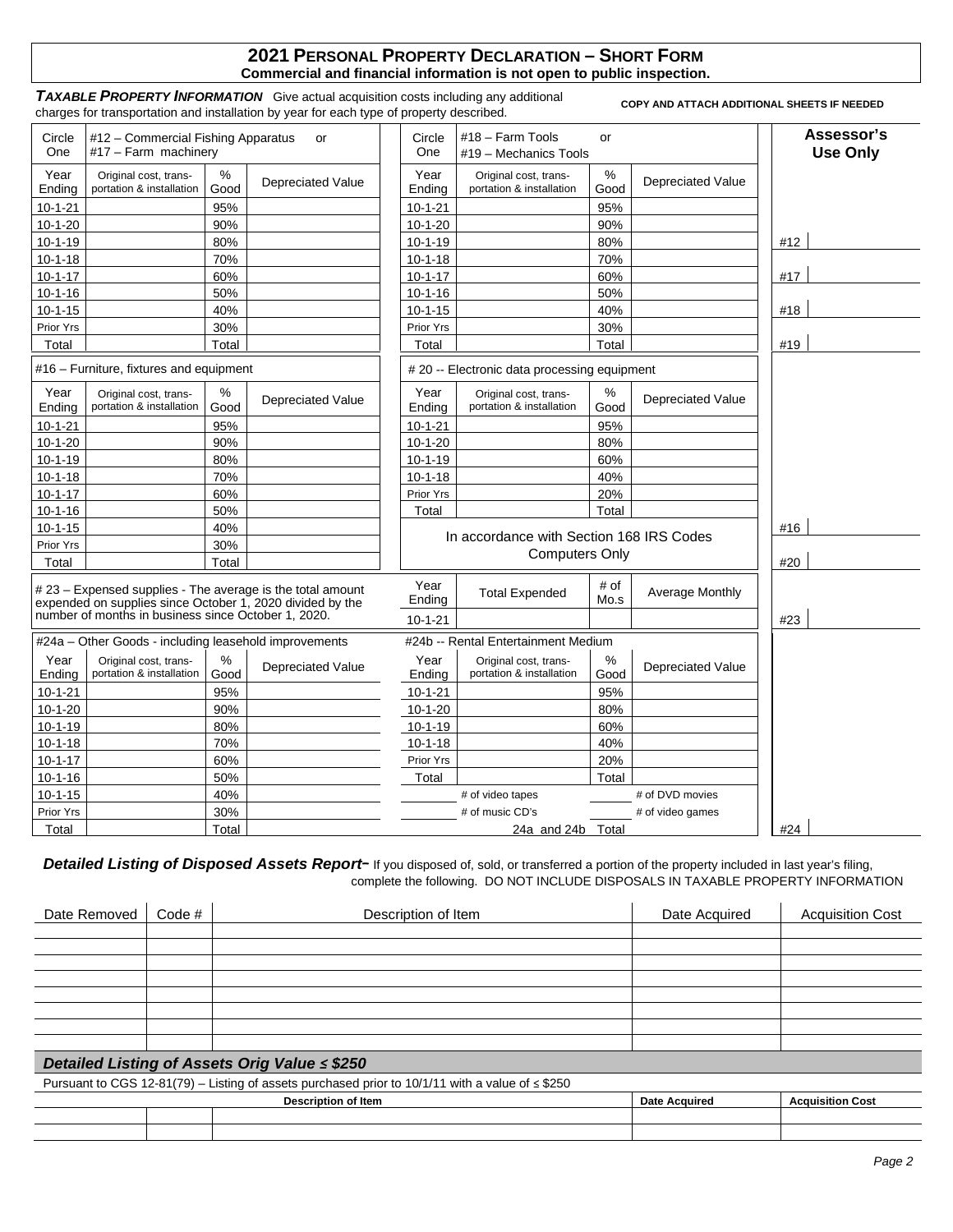## **2021 PERSONAL PROPERTY DECLARATION – SHORT FORM SUMMARY SHEET**

Commercial and financial information is not open to public inspection

|                                                                                                                                                                                                                                                                                                                      |                                   |       | Commercial and miancial imormation is not open to public inspection                                                                                                                                                                                                                                                                                              |     |        |     |                               |              |                                                                                                                                                   |            |                               |
|----------------------------------------------------------------------------------------------------------------------------------------------------------------------------------------------------------------------------------------------------------------------------------------------------------------------|-----------------------------------|-------|------------------------------------------------------------------------------------------------------------------------------------------------------------------------------------------------------------------------------------------------------------------------------------------------------------------------------------------------------------------|-----|--------|-----|-------------------------------|--------------|---------------------------------------------------------------------------------------------------------------------------------------------------|------------|-------------------------------|
|                                                                                                                                                                                                                                                                                                                      | List or Account # ______________  |       |                                                                                                                                                                                                                                                                                                                                                                  |     |        |     |                               |              | Assessment date October 1, 2021<br>Required return date November 1, 2021                                                                          |            |                               |
|                                                                                                                                                                                                                                                                                                                      | Owner's Name                      |       |                                                                                                                                                                                                                                                                                                                                                                  |     |        |     |                               |              |                                                                                                                                                   |            |                               |
| Address                                                                                                                                                                                                                                                                                                              |                                   |       |                                                                                                                                                                                                                                                                                                                                                                  |     |        |     |                               |              | <b>DBA</b>                                                                                                                                        |            |                               |
| City/State/Zip                                                                                                                                                                                                                                                                                                       |                                   |       |                                                                                                                                                                                                                                                                                                                                                                  |     |        |     |                               |              |                                                                                                                                                   |            |                               |
| Phone / Fax                                                                                                                                                                                                                                                                                                          |                                   |       | $\overline{I}$                                                                                                                                                                                                                                                                                                                                                   |     |        |     |                               |              | Street location of personal property in Middletown                                                                                                |            |                               |
|                                                                                                                                                                                                                                                                                                                      |                                   |       |                                                                                                                                                                                                                                                                                                                                                                  |     |        |     |                               |              |                                                                                                                                                   |            |                               |
| E-mail                                                                                                                                                                                                                                                                                                               |                                   |       |                                                                                                                                                                                                                                                                                                                                                                  |     |        |     |                               |              | Description of business:                                                                                                                          |            |                               |
|                                                                                                                                                                                                                                                                                                                      |                                   |       | Type of ownership: $\Box$ Corporation $\Box$ Partnership $\Box$ LLC $\Box$ Sole Proprietor $\Box$ Other-Describe                                                                                                                                                                                                                                                 |     |        |     |                               |              |                                                                                                                                                   |            |                               |
|                                                                                                                                                                                                                                                                                                                      |                                   |       |                                                                                                                                                                                                                                                                                                                                                                  |     |        |     |                               |              |                                                                                                                                                   |            |                               |
|                                                                                                                                                                                                                                                                                                                      |                                   |       |                                                                                                                                                                                                                                                                                                                                                                  |     |        |     |                               |              | Type of business: [ Manufacturer   Wholesale   Service   Profession   Retail/Mercantile   Tradesman   Other                                       |            |                               |
|                                                                                                                                                                                                                                                                                                                      | <b>IRS Business Activity Code</b> |       | <u> 1990 - Johann Barbara, martin d</u>                                                                                                                                                                                                                                                                                                                          |     |        |     |                               |              | Square footage Mo. of Employees                                                                                                                   |            |                               |
|                                                                                                                                                                                                                                                                                                                      |                                   |       | vehicles, etc.) including any vehicle garaged in Connecticut but registered in another state, or any such vehicle not registered at all. If you are a farmer<br>eligible for the exemption under Sec. 12-91, list tractors in Code 17.                                                                                                                           |     |        |     |                               |              | #9 Motor Vehicles UNREGISTERED motor vehicles (e.g. campers, RV's, snowmobiles, trailers, trucks, passenger cars, tractors, off-road construction |            | ASSESSOR'S<br><b>USE ONLY</b> |
| Year                                                                                                                                                                                                                                                                                                                 | Make                              | Model | <b>Identification No.</b>                                                                                                                                                                                                                                                                                                                                        |     | Length |     | Weight Purchase               | Date         | Value                                                                                                                                             |            | Code ASSESSMENTS              |
|                                                                                                                                                                                                                                                                                                                      |                                   |       |                                                                                                                                                                                                                                                                                                                                                                  |     |        |     | Price                         |              |                                                                                                                                                   | #9         |                               |
|                                                                                                                                                                                                                                                                                                                      |                                   |       |                                                                                                                                                                                                                                                                                                                                                                  |     |        |     |                               |              |                                                                                                                                                   | #9         |                               |
|                                                                                                                                                                                                                                                                                                                      |                                   |       |                                                                                                                                                                                                                                                                                                                                                                  |     |        |     |                               |              |                                                                                                                                                   | #9         |                               |
|                                                                                                                                                                                                                                                                                                                      |                                   |       | #11 Horses And Ponies Describe your horses and ponies. A \$1,000 assessment exemption per animal will be applied. If you are a farmer, the<br>exemption may be 100% provided Form M-28 is filed with and approved by the Assessor.                                                                                                                               |     |        |     |                               |              |                                                                                                                                                   |            |                               |
|                                                                                                                                                                                                                                                                                                                      | <b>Breed</b>                      | Age   | Registered                                                                                                                                                                                                                                                                                                                                                       | Sex |        |     | Quality:                      |              | Value                                                                                                                                             |            |                               |
|                                                                                                                                                                                                                                                                                                                      |                                   |       |                                                                                                                                                                                                                                                                                                                                                                  |     |        |     | Breeding/Show/Pleasure/Racing |              |                                                                                                                                                   |            |                               |
|                                                                                                                                                                                                                                                                                                                      |                                   |       |                                                                                                                                                                                                                                                                                                                                                                  |     |        |     |                               |              |                                                                                                                                                   | #11        |                               |
|                                                                                                                                                                                                                                                                                                                      |                                   |       |                                                                                                                                                                                                                                                                                                                                                                  |     |        |     |                               |              |                                                                                                                                                   | #11<br>#11 |                               |
|                                                                                                                                                                                                                                                                                                                      |                                   |       | #14 Mobile Manufactured Homes if not currently assessed as real estate                                                                                                                                                                                                                                                                                           |     |        |     |                               |              |                                                                                                                                                   |            |                               |
| Year                                                                                                                                                                                                                                                                                                                 | Make                              | Model | Identification No.                                                                                                                                                                                                                                                                                                                                               |     | Length |     | Width   Bedrooms              | <b>Baths</b> | Value                                                                                                                                             | #14        |                               |
|                                                                                                                                                                                                                                                                                                                      |                                   |       |                                                                                                                                                                                                                                                                                                                                                                  |     |        |     |                               |              | Net Depreciated                                                                                                                                   |            |                               |
|                                                                                                                                                                                                                                                                                                                      | Property Code and Description     |       |                                                                                                                                                                                                                                                                                                                                                                  |     |        |     |                               |              | Value From page 2                                                                                                                                 |            |                               |
|                                                                                                                                                                                                                                                                                                                      |                                   |       | #12 - Commercial Fishing Apparatus All fishing apparatus exclusively used by a commercial fisherman in his business (e.g.,<br>fishing poles, nets, lobster pots, fish finders, etc.). A \$500 value exemption will be applied.                                                                                                                                   |     |        |     |                               |              |                                                                                                                                                   | #12        |                               |
|                                                                                                                                                                                                                                                                                                                      |                                   |       | #16 - Furniture & Fixtures Furniture, fixtures and equipment of all commercial, industrial, manufacturing, mercantile, trading                                                                                                                                                                                                                                   |     |        |     |                               |              |                                                                                                                                                   |            |                               |
|                                                                                                                                                                                                                                                                                                                      |                                   |       | and all other businesses, occupation and professions. Examples: desks, chairs, tables, file cabinets, typewriters, calculators,<br>copy machines, telephones (including mobile telephones), telephone answering machines, facsimile machines, postage meters,                                                                                                    |     |        |     |                               |              |                                                                                                                                                   |            |                               |
|                                                                                                                                                                                                                                                                                                                      |                                   |       | cash registers, moveable air conditioners, partitions, shelving display racks, refrigerators, freezers, kitchen equipment, etc.                                                                                                                                                                                                                                  |     |        |     |                               |              |                                                                                                                                                   | #16        |                               |
|                                                                                                                                                                                                                                                                                                                      |                                   |       | #17 - Farm Machinery Farm machinery (e.g., tractors, harrows, bush hogs, hay bines, hay rakes, balers, corn choppers,                                                                                                                                                                                                                                            |     |        |     |                               |              |                                                                                                                                                   |            |                               |
| milking machines, milk tanks, coolers, chuck wagons, dozers, back hoes, hydroponic farm equipment, aquaculture equipment,<br>etc.), used in the operation of a farm.                                                                                                                                                 |                                   |       |                                                                                                                                                                                                                                                                                                                                                                  |     |        |     | #17                           |              |                                                                                                                                                   |            |                               |
| #18 - Farming Tools Farm tools, (e.g., hoes, rakes, pitch forks, shovels, hoses, brooms, etc.).                                                                                                                                                                                                                      |                                   |       |                                                                                                                                                                                                                                                                                                                                                                  |     |        |     | #18                           |              |                                                                                                                                                   |            |                               |
|                                                                                                                                                                                                                                                                                                                      |                                   |       | #19 - Mechanics Tools Mechanics tools (e.g., wrenches, air hammers, jacks, sockets, etc.).                                                                                                                                                                                                                                                                       |     |        |     |                               |              |                                                                                                                                                   | #19        |                               |
| #20 - Electronic Data Processing Equipment Electronic data processing equipment (e.g., computers, printers, peripheral<br>computer equipment, and any computer based equipment acting as a computer as defined under Section 168 of the IRS Code<br>of 1986, etc.). Bundled software is taxable and must be included |                                   |       |                                                                                                                                                                                                                                                                                                                                                                  |     |        | #20 |                               |              |                                                                                                                                                   |            |                               |
| #23 - Average Supplies The average monthly quantity of supplies normally consumed in the course of business (e.g.,<br>stationery, post-it notes, toner, computer disks, computer paper, pens, pencils, rulers, staplers, paper clips, medical and dental<br>supplies and maintenance supplies, etc.).                |                                   |       |                                                                                                                                                                                                                                                                                                                                                                  |     |        | #23 |                               |              |                                                                                                                                                   |            |                               |
|                                                                                                                                                                                                                                                                                                                      |                                   |       | #24 – Other All Other Goods, Chattels and Effects Any other taxable personal property not previously mentioned or which does<br>not appear to fit into any of the other categories. (e.g. video tapes, vending machines, pinball games, video games, signs,<br>billboards, coffee makers, water coolers, <b>leasehold improvements</b> (other than realty etc.). |     |        |     |                               |              |                                                                                                                                                   | #24        |                               |
|                                                                                                                                                                                                                                                                                                                      |                                   |       |                                                                                                                                                                                                                                                                                                                                                                  |     |        |     |                               | Subtotal >   |                                                                                                                                                   |            |                               |
| Total Assessment - all codes #9 through #24<br>$#25$ – Penalty for failure to file as required by statute – 25% of assessment                                                                                                                                                                                        |                                   |       |                                                                                                                                                                                                                                                                                                                                                                  |     |        |     |                               |              |                                                                                                                                                   |            |                               |
|                                                                                                                                                                                                                                                                                                                      |                                   |       | Exemption - Check box adjacent to the exemption you are claiming:                                                                                                                                                                                                                                                                                                |     |        |     |                               |              |                                                                                                                                                   | #25        |                               |
|                                                                                                                                                                                                                                                                                                                      |                                   |       |                                                                                                                                                                                                                                                                                                                                                                  |     |        |     |                               |              |                                                                                                                                                   |            |                               |
|                                                                                                                                                                                                                                                                                                                      |                                   |       | _ I – Farming Tools - \$500 value = _ I – Horses/ponies \$1000 assessment per animal = _ I – Mechanic's Tools - \$500 value                                                                                                                                                                                                                                      |     |        |     |                               |              |                                                                                                                                                   |            |                               |
|                                                                                                                                                                                                                                                                                                                      | $K$ – Municipal Leased            |       | M - Commercial Fishing Apparatus - \$500 value                                                                                                                                                                                                                                                                                                                   |     |        |     |                               |              | All of the following exemptions require a separate application and/or certificate to be filed with the Assessor by the required return date       |            |                               |
|                                                                                                                                                                                                                                                                                                                      |                                   |       | □ G & H – Distressed Municipality/Enterprise Zone/Enterprise Corridor Zone - Exemption application M-55 required annually                                                                                                                                                                                                                                        |     |        |     |                               |              |                                                                                                                                                   |            |                               |
|                                                                                                                                                                                                                                                                                                                      |                                   |       | □ I – Farm Machinery \$100,000 assessment - Exemption application M-28 required annually                                                                                                                                                                                                                                                                         |     |        |     |                               |              |                                                                                                                                                   |            |                               |
|                                                                                                                                                                                                                                                                                                                      |                                   |       | $\Box$ J – Water Pollution or Air Pollution control equipment – Connecticut DEEP certificate required – provide copy                                                                                                                                                                                                                                             |     |        |     |                               |              |                                                                                                                                                   |            |                               |
| <b>Assessor's Final Assessment Total &gt;</b><br>Total Net Assessment                                                                                                                                                                                                                                                |                                   |       |                                                                                                                                                                                                                                                                                                                                                                  |     |        |     |                               |              |                                                                                                                                                   |            |                               |